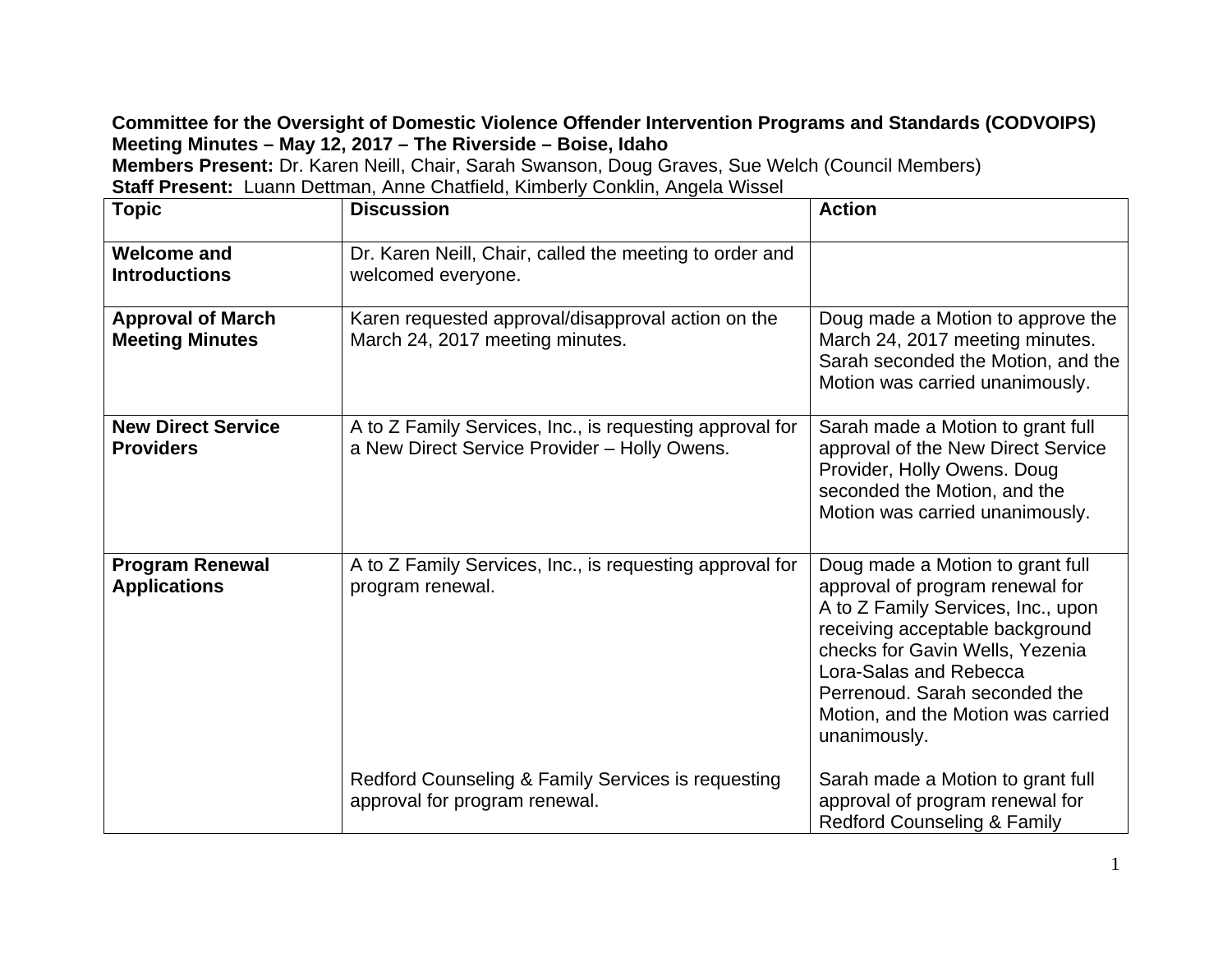|                                      |                                                                                                                                                                                                                                                                                                                                                                            | Services, upon receiving acceptable<br>background checks for Rob Redford<br>and Ken Taylor. Doug seconded the<br>Motion, and the Motion was carried<br>unanimously.                                                                                                                                                                                                    |
|--------------------------------------|----------------------------------------------------------------------------------------------------------------------------------------------------------------------------------------------------------------------------------------------------------------------------------------------------------------------------------------------------------------------------|------------------------------------------------------------------------------------------------------------------------------------------------------------------------------------------------------------------------------------------------------------------------------------------------------------------------------------------------------------------------|
| <b>Survey Results</b>                | The Committee reviewed the updated Offender<br>Intervention Program survey.                                                                                                                                                                                                                                                                                                | The Committee agreed that any<br>Programs that do not provide data<br>or meet deadlines will be removed<br>from the State Approved Offender<br>Intervention Provider list.<br>A clause will be added to the<br>offender survey in 2018 regarding<br>planned outcome of Program failure<br>to provide required data or meet<br>required deadlines as detailed<br>above. |
| Program<br><b>Updates/Monitoring</b> | Luann informed the Committee that Joseph Morisette<br>with Choices Counseling has closed his offices in<br>Caldwell and Boise and will only operate in the<br>Mountain Home location.<br>Kimberly reported that she has conducted a<br>monitoring site visit to Family Services Center.<br>Karen conducted an onsite visit to Preferred Child &<br><b>Family Services.</b> | No action needed.<br>No action needed.                                                                                                                                                                                                                                                                                                                                 |